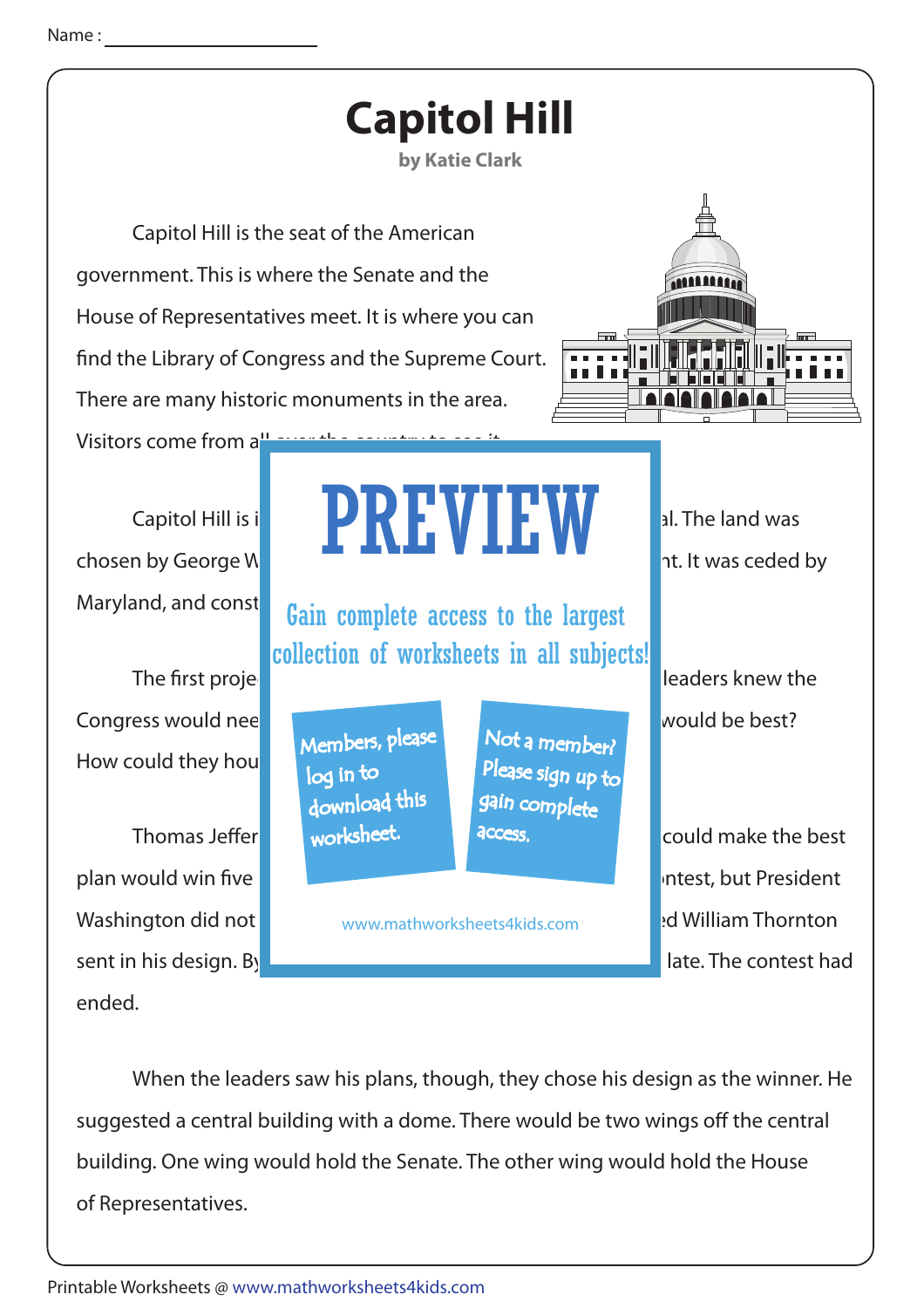Construction started right away, but the builders had many problems. They had trouble getting enough money for supplies. It took many years to complete a small part of the building. In the year 1800, the Congress was able to meet in the Capitol building for the first time.

 The Library of Congress and the Supreme Court also began meeting in the Capitol building by 1801. Many changes were made to the building over the years. Updates were made to make it more modern. Running water, gas lighting, elevators,

and electricity were and building was expanded. The building was expanded. The bigger, as more leaders.

wide. The Capitol Dome on top of the building is made mostly of sandstone, limestone, marble, and iron. It has cost millions of dollars to build, update, and

Senate. You can also notice that the Emancipation Hall and the Rotunda. has lots of historic pannol www.mathworksheets-Klus.com **Illumings. The Mississippi and the** Declaration of Independence.

## congressmen joined the and a congressment of the country was growing  $\sum_{i=1}^{n} \prod_{i=1}^{n} \prod_{j=1}^{n} \prod_{j=1}^{n} \prod_{j=1}^{n}$  uickly. New states joined the union at  $\iota$  **in the state.** Capital Hill had to grow to grow the state so it could fit all the state PREVIEW

Today the Capicollection of worksheets in all subjects! tlong, and 350 feet Gain complete access to the largest

> Members, please download this worksheet. log in to

Not a member? gain complete Please sign up to **access** 

www.mathworksheets4kids.com

Inside the Capitol building you can not the chambers for the chambers for the House and the chambers for the House and the chambers for the House and the chambers for the House and the chambers for the House and the chambe

 The Capitol building isn't the only major attraction on Capitol Hill. The Library of Congress and Supreme Court buildings are also located there. They did meet inside the Capitol building at first, but they were moved to their own homes as the country grew.

John Adams founded the Library of Congress in 1800. The books were meant to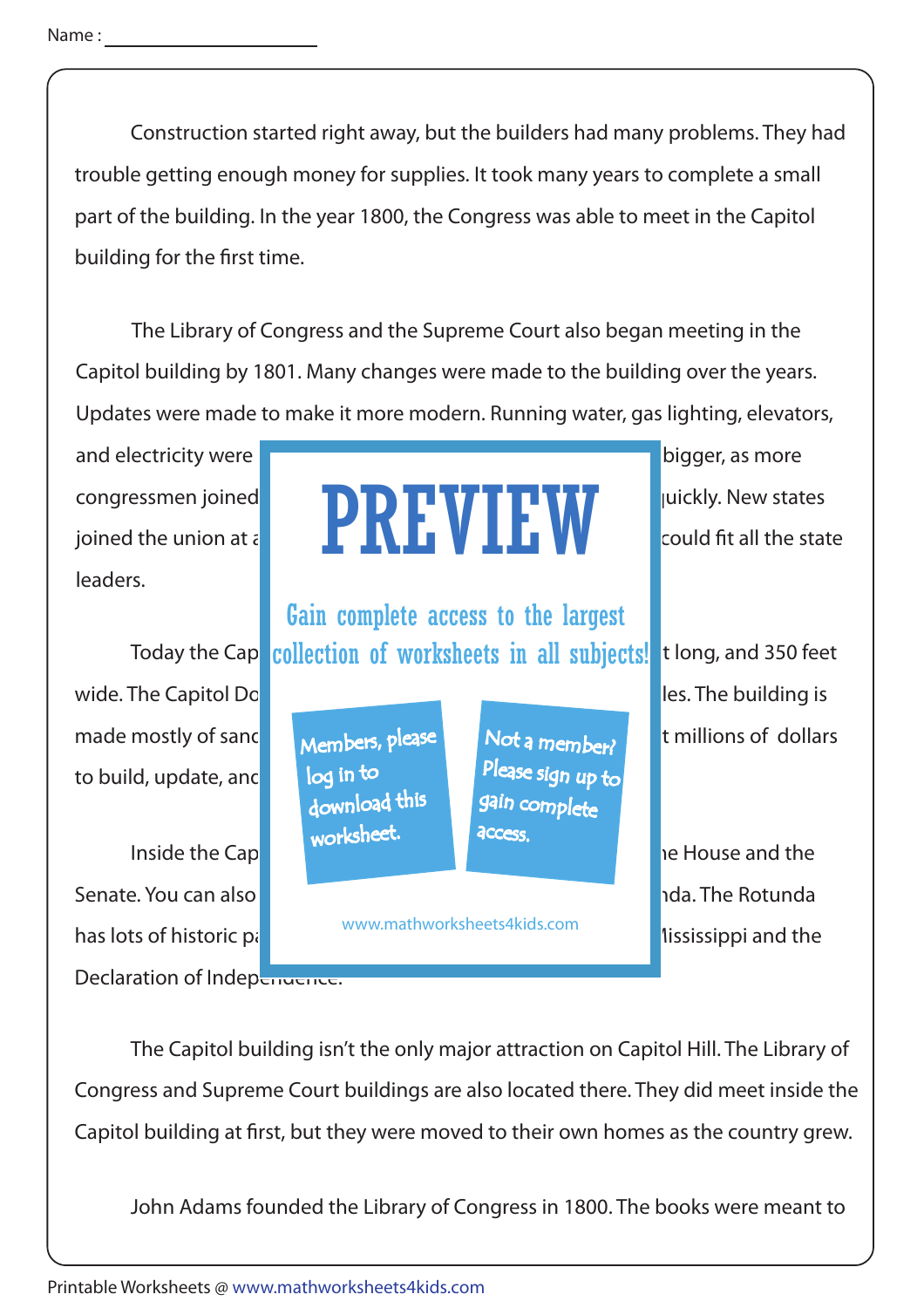help the congressmen as they made and upheld laws. After the Civil War in 1861, the leaders realized the library could help all American people. After that, the library collection grew quickly.

 A new building was built for the books. It opened in 1898. Today, the Library of Congress is made up of three separate buildings. The Thomas Jefferson Building is the most popular. There are over sixteen million books there today. There are also millions of other written items.

he became a Supremeter Court Justice. It was during the suggested the suggested the

the street from the U.

Memorial and the W**ashington Museum and the Solid Museum and the Folgers** Shakespeare Museul

## The Supreme  $\begin{array}{cc} \begin{array}{ccc} \bullet & \bullet & \bullet \end{array} \end{array}$  **The supreme for a supplement of many more years. They met** in the Capitol building until  $\blacksquare$  in  $\blacksquare$  in  $\blacksquare$  in  $\blacksquare$  in Taft finished his term, PREVIEW

Supreme Court shound Gain complete access to the largest collection of worksheets in all subjects!

> Members, please download this worksheet. log in to

Not a member? gain complete Please sign up to **access** 

www.mathworksheets4kids.com

The other leaders agreed. The other leaders agreed to splendid building that was modeled after classic Corinthian structures. The area columns are columns are columns are columns and stated across

Other important places in the Capitol Hill neighborhood include the Lincoln

 Today, Capitol Hill remains a proud mix of history and modern politics. It is used by the United States legislative and judicial branches. It is visited by millions of guests each year who come to tour the capital city. Guests can even secure passes that grant them entry into an active session of Congress. This allows them to see their United States Senators or Representatives in action.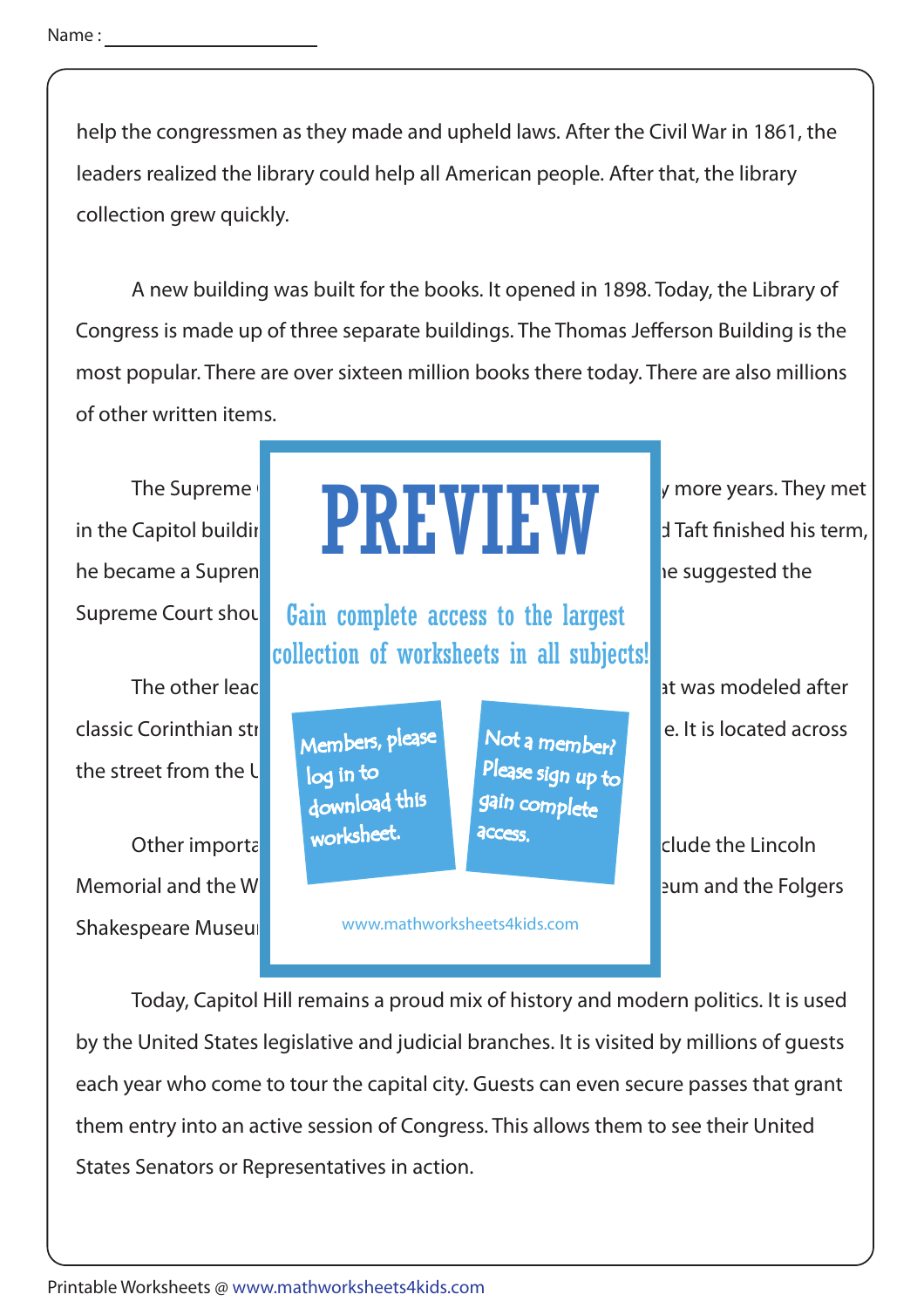